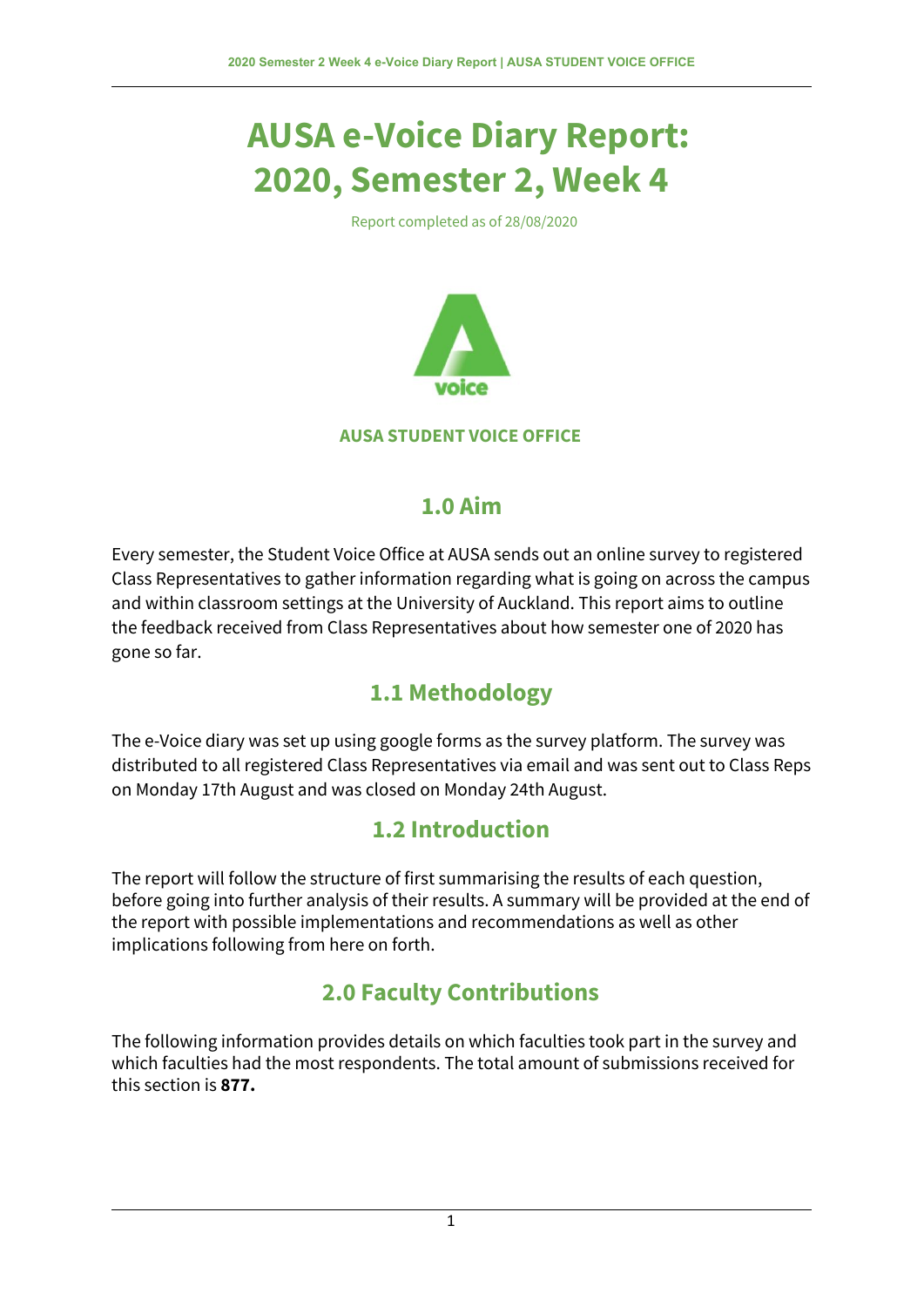

# Faculty (This is the faculty of the course you are representing)

The following statistics shown reflects the graphs above and will be presented in the order of highest to lowest in terms of respondents.

|           | • Faculty of Science                         | 246 |    | 27.55% * 893     |
|-----------|----------------------------------------------|-----|----|------------------|
|           | $\bullet$ Faculty of Arts                    | 242 |    | $ 27.1\% * 893$  |
| $\bullet$ | <b>Business School</b>                       | 194 |    | 21.72% * 893     |
|           | • Faculty of Medical and Health Services  71 |     |    | 17.95% * 893     |
|           | • Faculty of Creative Arts and Industries    | 59  |    | $ 6.61\% * 893$  |
|           | • Faculty of Education                       | 46  |    | 5.15% * 893      |
| $\bullet$ | Faculty of Law                               |     | 27 | $ 3.02\% * 893 $ |
|           | • Faculty of Engineering                     | 18  |    | $ 0.90\% * 893 $ |

Looking at the following statistics, it is clear that the Faculty of Science, Faculty of Arts and Business School have the highest respondent rates in comparison to other faculties.

**Three possible** reasons for low response rates among certain faculties might be:

- 1. The increased workload of Class Reps due to lock down.
- 2. Some faculties have lower numbers of courses.
- 3. Other external factors due to lock down i.e internet issues, family issues, and other commitments.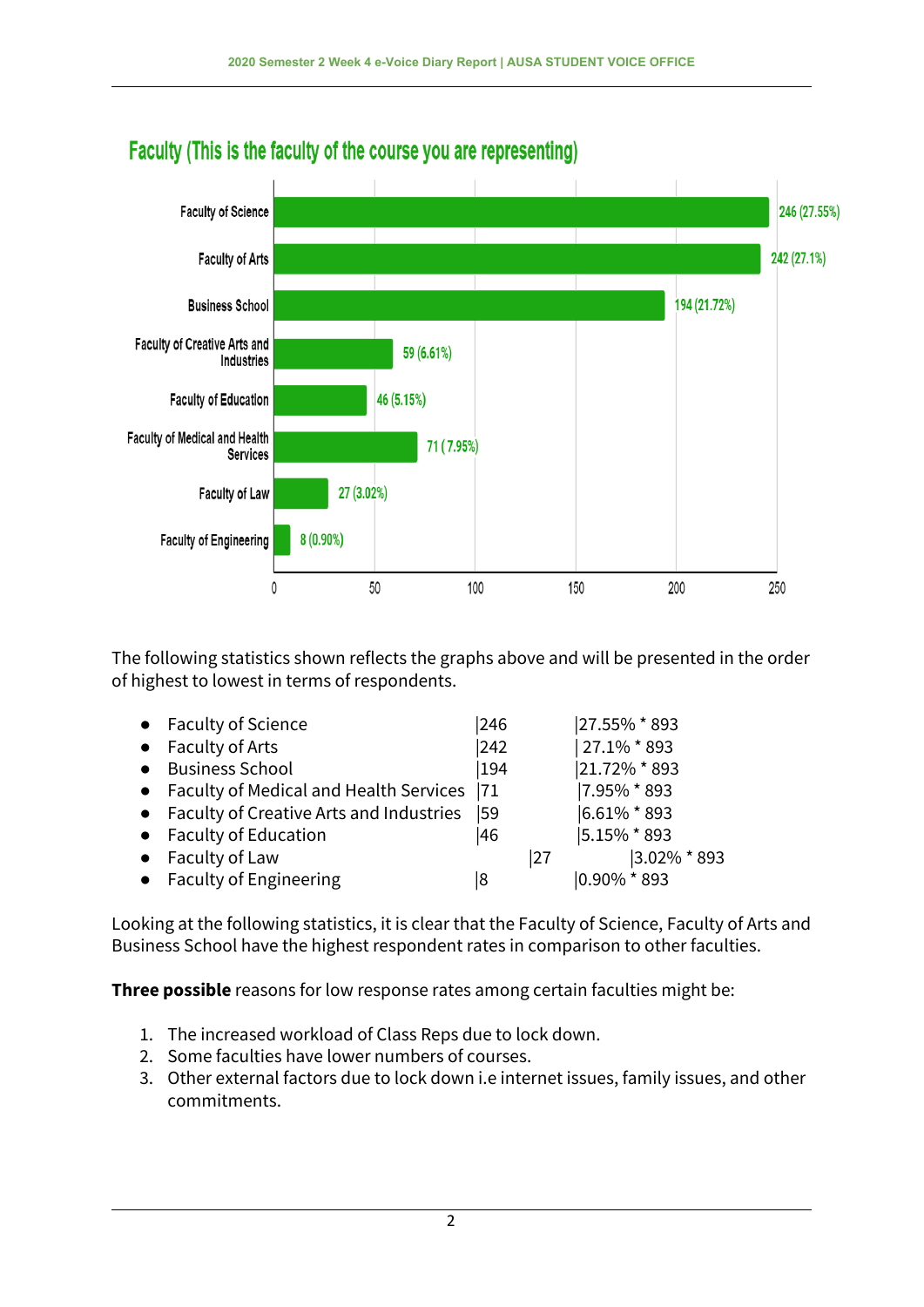#### **3.0 Course Experiences**

The following information outlines the overall rated experience of courses provided at the University of Auckland across all faculties during the first four weeks of semester 2, 2020. The Class Representatives were asked to select how they would rate the respective courses they represent, from '**1**' being '**Poor**', to '**5**' being '**Excellent**'. The overall total responses to this question were **877**.



### **Overall Course Experience**

The following statistics are reflective of the graph above in the order from 5(Excellent) to 1 (poor):

|             | $\bullet$ 5 (Excellent) | 311 | 35.5% * 877     |
|-------------|-------------------------|-----|-----------------|
| $\bullet$ 4 |                         | 422 | $ 48.1\% * 877$ |
| $\bullet$ 3 |                         | 128 | $ 14.6\% * 877$ |
| $\bullet$ 2 |                         | 16  | $1.8\%$ * 877   |
|             | $\bullet$ 1 (Poor)      | 10  | * 877<br>10%    |

- It can be noted that the overall course experience has been mostly positive for the first four weeks of semester 2, 2020.
- It should also be noted that these responses have limitations, due to possible Class Representative biases.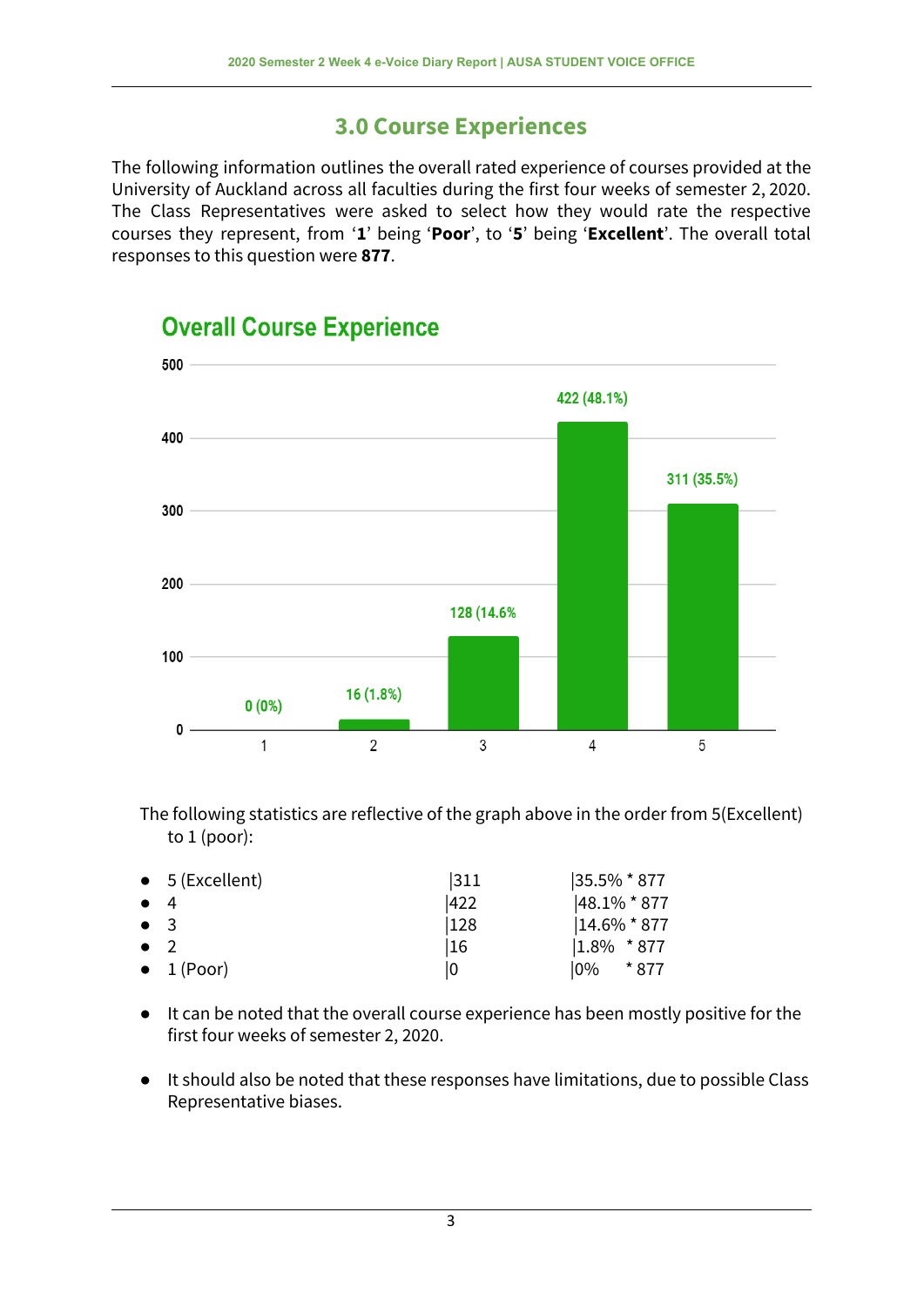# **3.1 Outlining what Categories Class Representative 'Course Experience' Feedback Relate to**



#### **Class Rep Course Experience Feedback is About**

The statistics below reflect the graph above and is presented in the order from highest to lowest in terms of the number of respondents.

|           | • Online learning              | 647 | 30.55% * 2118         |
|-----------|--------------------------------|-----|-----------------------|
|           | • Course content and structure | 516 | 24.36% * 2118         |
|           | • Assessments                  | 389 | 18.37% * 2118         |
|           | • Academic staff               | 236 | $ 11.14\% * 2118$     |
| $\bullet$ | Resources                      | 202 | $ 9.54\% \times 2118$ |
|           | • General facilities           | 66  | $ 3.11\%$ * 2118      |
|           | • An academic complaint        | 62  | 2.93% *2118           |

- The data above shows that a fair majority of the course experience feedback received from Class Representatives was about 'Online learning', totalling to 30.55% of overall feedback received.
- This was followed by 'Course content and structure' (24.36%) and then 'Assessments' (18.37%).
- The lowest area of course experience feedback was 'An academic complaint' (2.93%).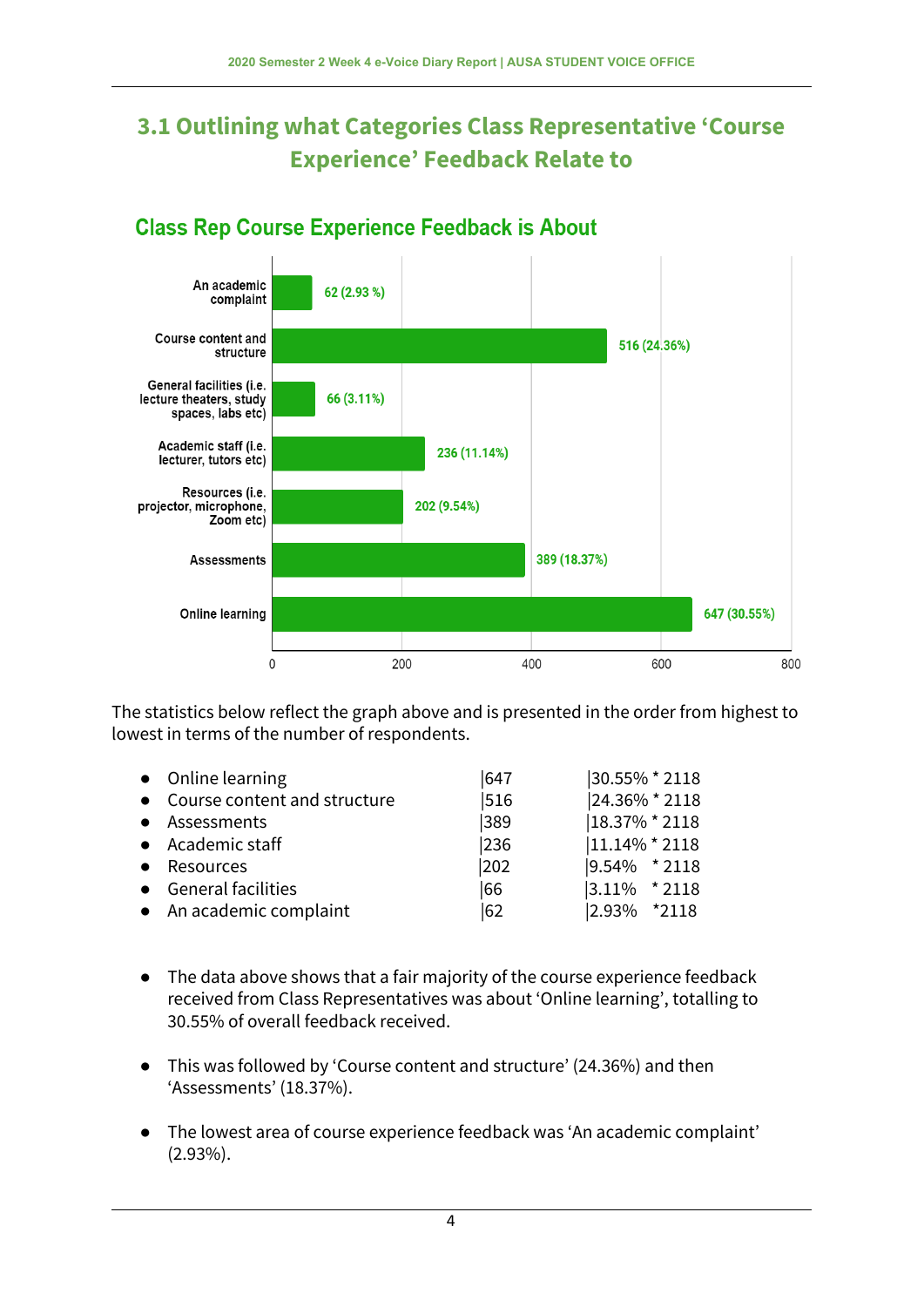### **4.0 Expressed Views Regarding Course Experiences Categories**

The following section seeks to outline specific areas of feedback provided under each 'Course Experience' category that was outlined in the previous section, 3.1.

It should be noted that some sections were noticeably intertwined when it came to analysing responses made. Therefore, some sections will share one subheading with others. Each subheading will outline what the standard feedback information was, as well as present individual quotes directly from class representatives.

The total amount of responses generated in this section was in total, **877.**

### **4.1 Course Content & Structure / Lecturers & Tutors / Student Academic Complaints**

- **● Students expressed their concerns around the 24-hour test/assessment removal**
	- *o "Many students are dissatisfied with the University's responses to online learning, especially what will happen with assessments. Students are still trying to find their footing again with the stress of another pandemic and being able to adapt to a different routine and working style"*
	- *o "There is not enough understanding and support from the University regarding the assessments for this course"*
	- *o "The fairness of the test will be varied if a test is timed due to time zone difference and technical difficulties"*
	- *o "A large number of students have complained about assessment change due to the COVID-19 arrangements"*
	- *o "International students want the University to acknowledge their difficulty of working remotely in a different country"*
	- o *"It is disappointing to put all that effort not to be able to perform well in a test because of feeling extremely pushed for time"*
- **● Students have expressed concerns towards shifting back to remote learning**
	- *o "Switching back to online has been frustrating and stressful for students"*
	- *o "Quite a few students seemed to be behind and not catching up due to the lockdown shift"*
	- *o "The main concern was students not keeping up with the fast shift to lock down"*

### **4.2 Assessments**

**● Students have mentioned that there is a need for lecturers to be more helpful regarding the structure and details of an assessment**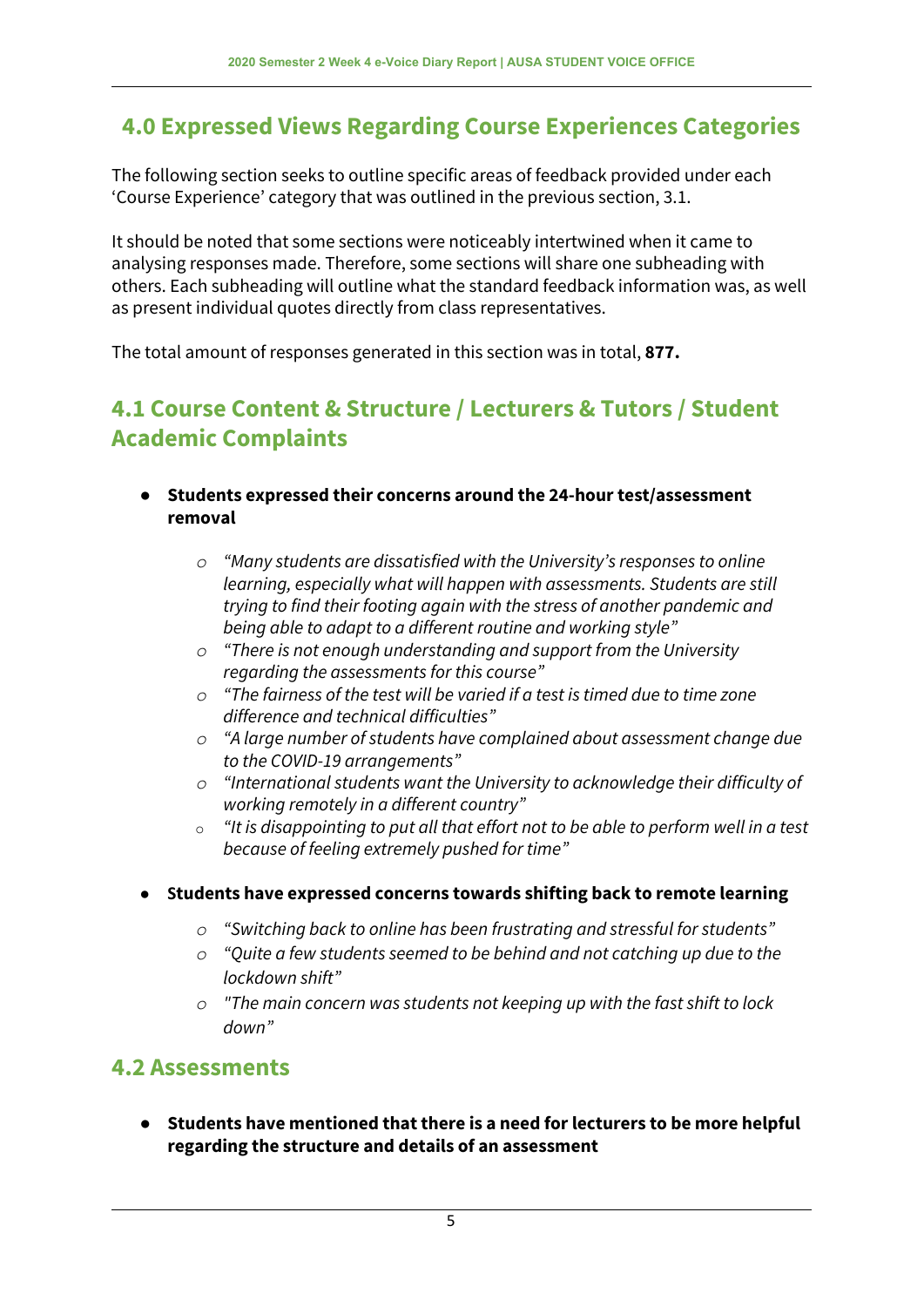- *o "Having more instruction on when the assignments are due and how to apply the content to the rest of the assessment appropriately"*
- *o "Most said that there needs to be additional guidance for what is required in our tests, exams, and assignments as instructions are very vague"*
- *o There were uncertainties on information about future quizzes and assessments as they updated the quiz late"*
- *o "We have been expected to complete an upcoming assignment with no marking rubric, grade weight, or due date. The lack of clarity during uncertain times has not been helpful"*
- **● Students request that the lecturers consider grade bumps**
	- *o "They would also like to put forward the idea of the grade bump for the rest of the semester, and not just the first half"*
	- *o "What is the possibility of another grade bump, similar to semester one? I feel that people were better prepared for another lock down, but this will still affect the efficiency of teaching/learning, and some students will still struggle to readjust to this new normal"*
	- *o "Students would like the 5 % grade bump for online learning"*

### **4.3 Resources / General Facilities Concerns**

- **● Lack of access to the University's resources whilst they are paying full course fees**
	- *o "We were discussing the new online structure with our lecturer. However many students are disappointed that they are again paying full fee prices for online courses without access to our study spaces"*
- **● Lack of enough resources provided by lecturers**
	- *o "The main concerns were not getting enough course resources and support during the lock down. Many students felt like the style of lectures being delivered was not enough to support their learning"*

#### ● **Tutor**'**s WIFI during tutorials**

*o "There is a concern amongst students about our tutor's ability to access quality internet connection for zoom tutorials. Having experienced one such moment myself, it was quite disrupting for the tutor's connection to be dropping in and out"*

#### **● Zoom and internet connections**

*o "Students said they might have some general connection issues with zoom"*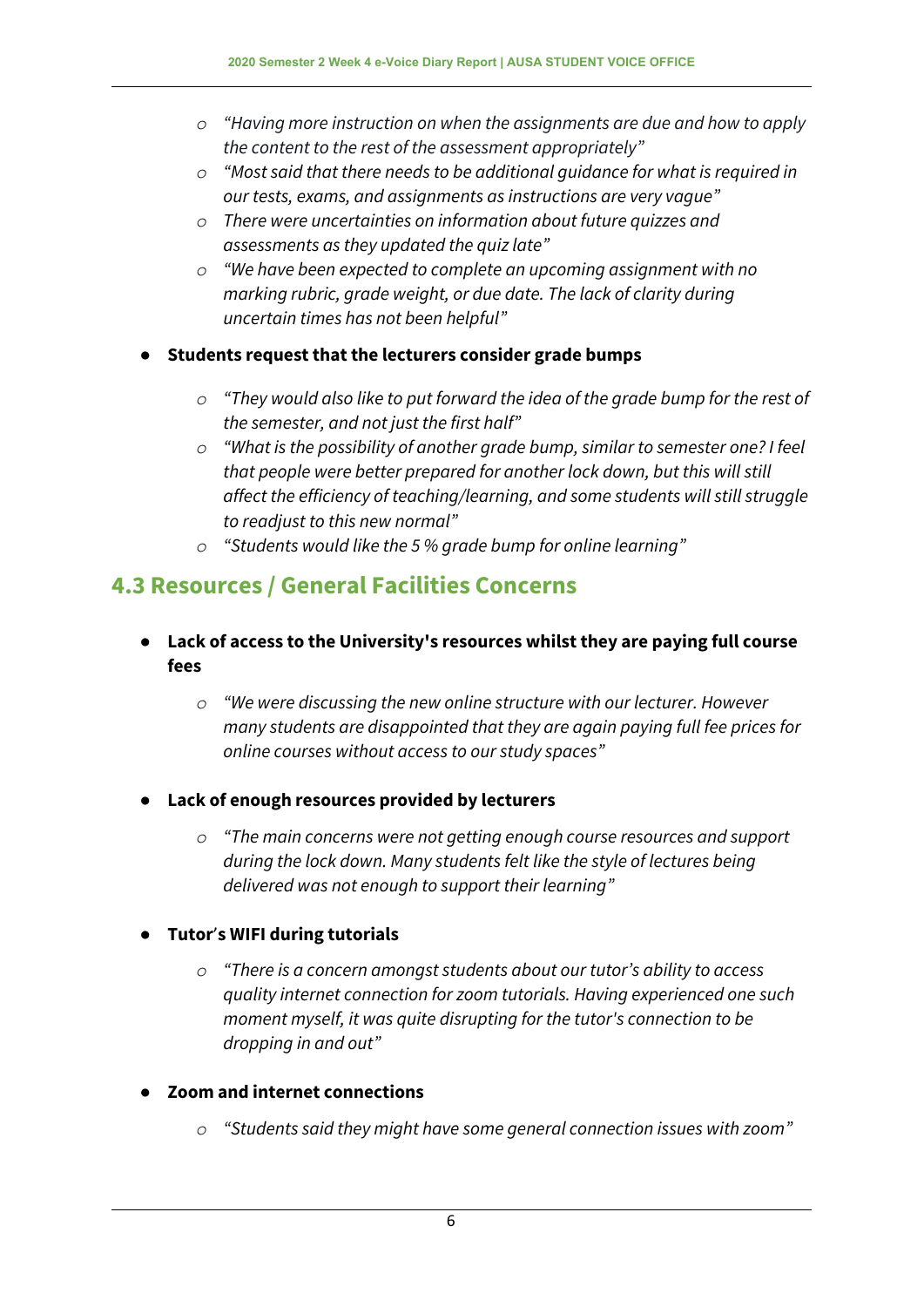- *o "Other students noted how online labs and the labs in general were difficult to keep up with due to issues with zoom"*
- *●* **Enabling Piazza**
	- *o "We have received numerous requests to enable Piazza. Most students feel the lack of anonymity in canvas discussions is a barrier to freely asking questions as students have to put much more thought into what they write as their name is available for everyone to see, which results in them not bothering at all"*

### **5.0 Commendations**

Apart from all the common general concerns listed in previous section 4, there are praises by many Class Representatives, despite there being extreme difficulty that the University and its academic staff may be facing due to this shift into lock down. They have prevailed, and the Class Representatives have expressed their gratitude towards that.

- *● "The course is well organised on Canvas, the lecture slides and lab resources are self-explanatory and accessible, and the workload is fair. The lecturer is interesting to listen to, makes sure aims/assessments are understood and is approachable if you have a question"*
- *● "Mark has been compassionate and ensured that no student has felt as though they have been 'left behind' despite the shift to online learning"*
- *● "The teaching techniques used in lectures are appealing, and all of us seem to enjoy the course so far. Caroline, our lecturer, is doing a great job in presenting the topics in class"*
- *● "Lecture is moving at a good pace, and tutorials prove to be very helpful"*
- *● "Transition to online has been pretty smooth"*
- *● "Students agreed that the course was delivered well with an amazing team behind it with good communication as we went into lock down"*
- *● "Lecturers are helpful and engaging to all students"*

## **6.0 Key Takeaways**

This report has outlined the general and key information that the Class Representatives of the University of Auckland have provided regarding how the start of semester 2, 2020 has gone.

So, what are the key takeaways from all the information provided?